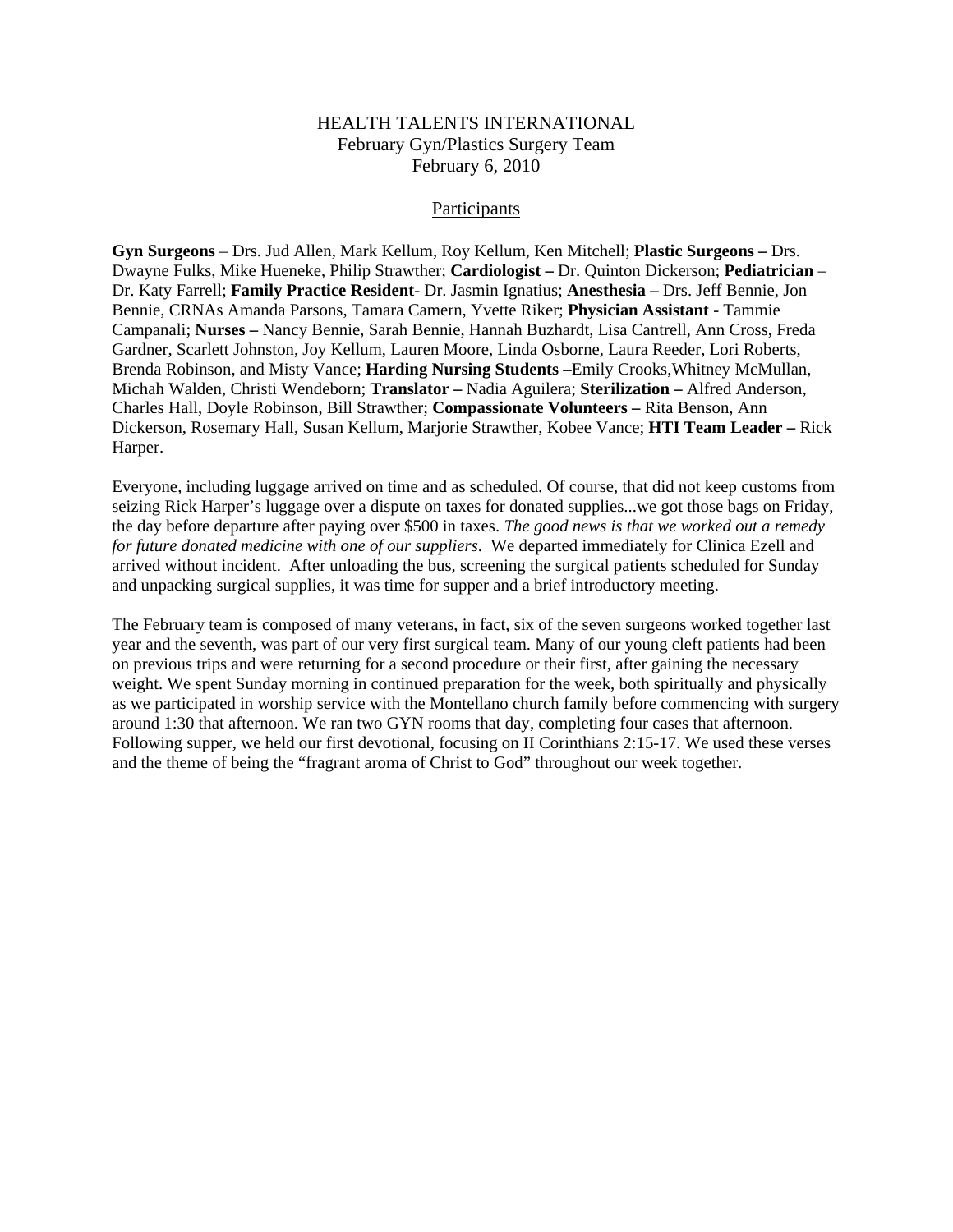

On Monday, the pace picked up dramatically with five plastic patients and seven GYN cases. It is always moving when we are able to comfort the waiting parents of the little ones and then rejoice with them when their child is brought out of surgery. In addition to the surgeries going on, Drs. Quinton Dickerson, Dermatology PA-Tammie Campanali went out each day with Dr. David Lux or Dr. Walter Sierra to their mobile clinic sites. We also had Dr. Dan Kellum, a dentist and brother of OBGYN surgeons Roy and Mark Kellum on this trip. Dan went out two days with Dr. Jessica Romano for mobile dental clinics and spent two days at Clinica Ezell's dental clinic helping Dr. Silvia and Jessica.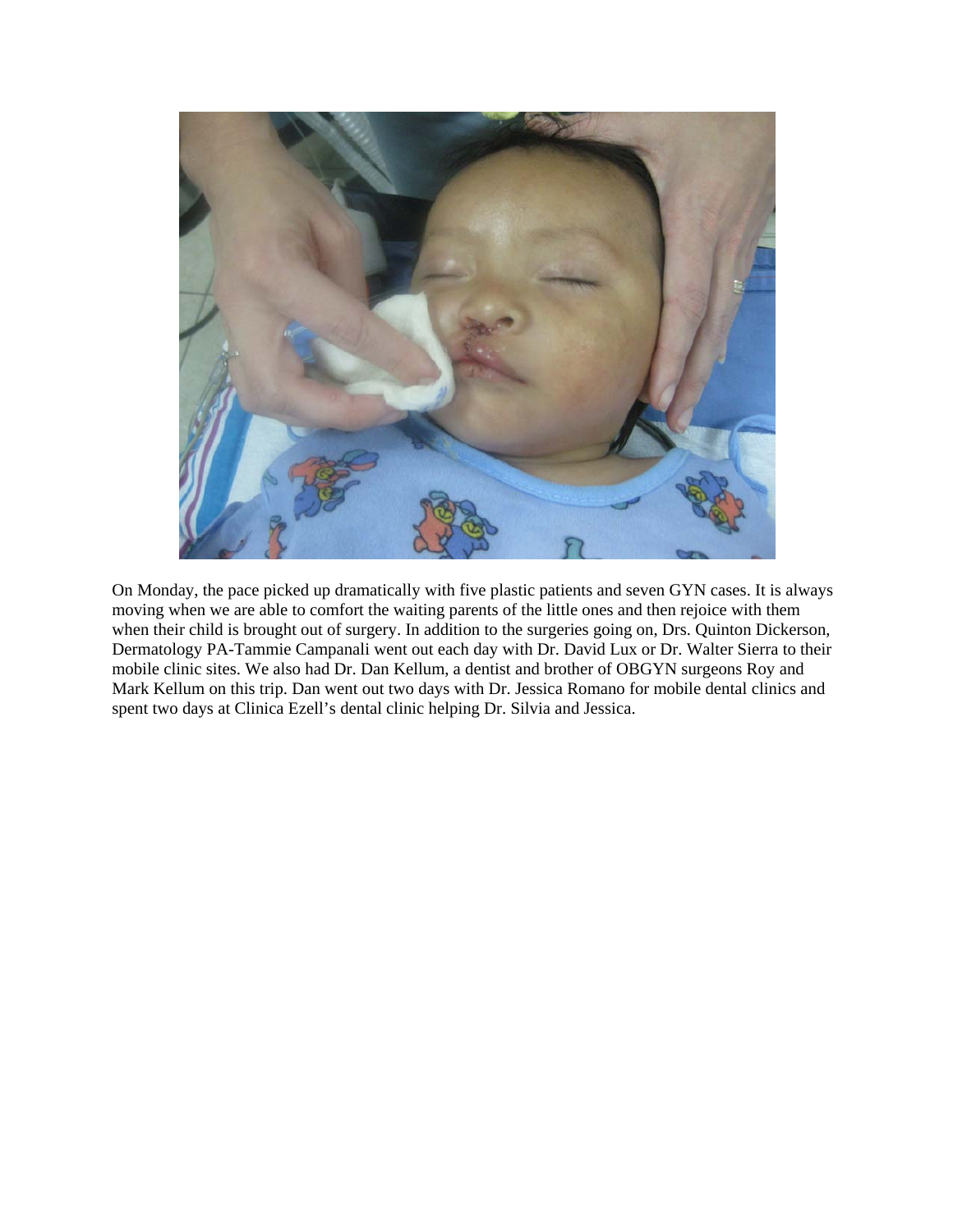

Tuesday made for another busy day with seven GYN patients and four plastic patients. The GYN cases were completed by mid-afternoon and we were able to send a group to the chocolate farm. However, the complexity and delicate nature of the cleft lip and cleft palate repair made for very full days in OR two. Dr. Dwayne Fulks left early that morning and our pioneer plastic surgeon, Dr. Philip Strawther and second year veteran, Dr. Mike Hueneke carried on. We were so blessed to have a strong anesthesia crew in Dr. Jon Bennie and CRNA Tamara Cameron who take special delight and care with the children.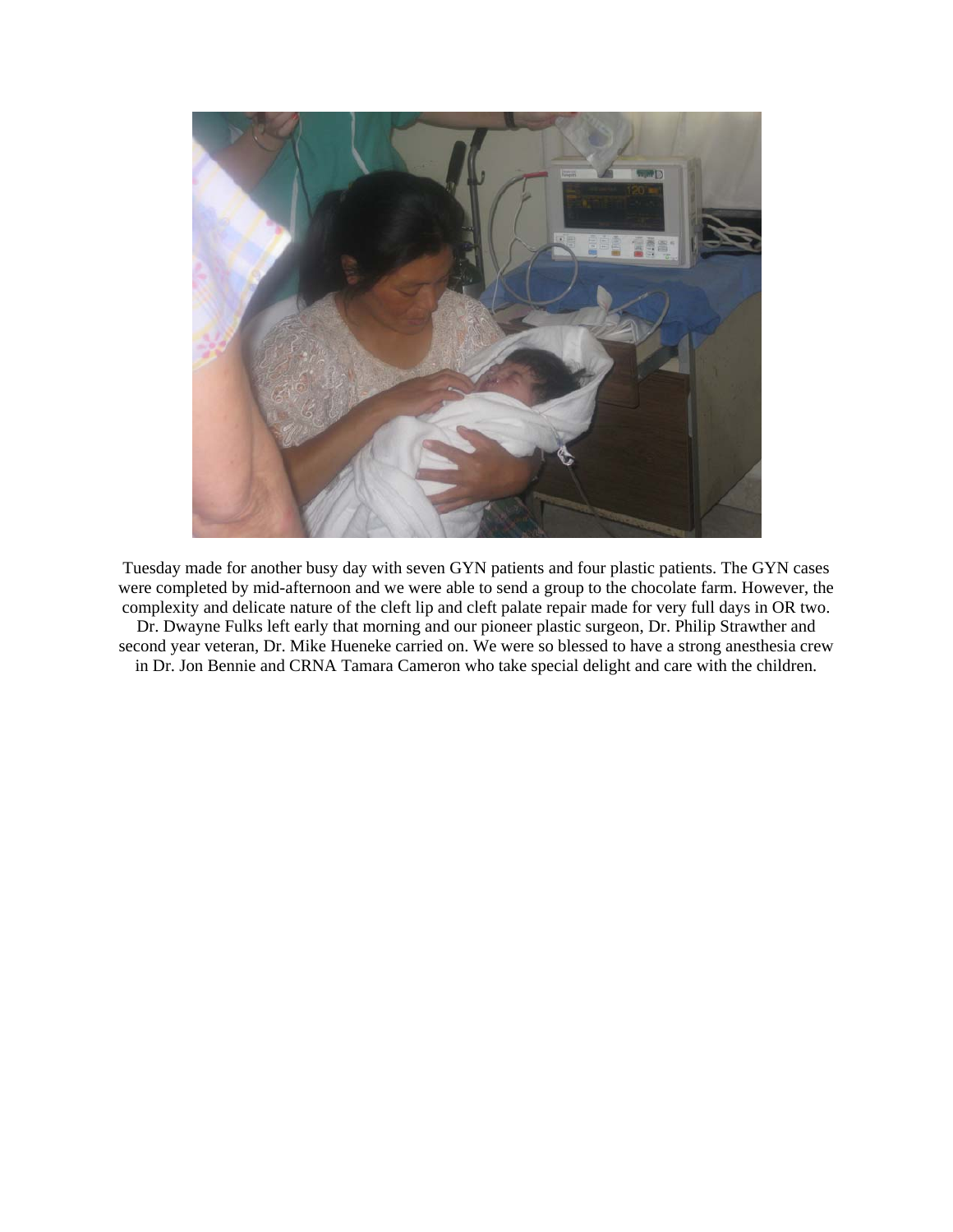Rookie RN, Scarlett Johnston worked in OR two with our plastic cases and her smile says it all.



During our devotional time on Tuesday, several of our team shared examples of "the fragrant aroma of Christ to God" being shown by one another, our patients and Guatemala ministry team members. It is always encouraging to hear these stories and to affirm the service being provided by fellow Christians.

We moved onto Wednesday with a schedule identical to Tuesday…seven GYN cases and four plastic cases. Once again the GYN rooms were finished by mid-afternoon, while the plastic cases continued on into the evening. Wednesday would be our last day of GYN surgery as we like to have two days for recovery time for our GYN patients. However, veteran GYN's Roy Kellum and Ken Mitchell, discussed a shift in this practice as our improved level of care and advancement in equipment and staff may now make it possible for us to do some less complicated cases on Thursday and make the trip a bit more productive for our GYN's.

Six plastic cases were scheduled for Thursday, giving a total for the week of nineteen plastic surgeries and twenty-six GYN surgeries, or forty-five for the week. We were able to finish surgery before noon and send two different groups to San Lucas Toliman on the shores of Lake Atitlan for a nice meal and beautiful view.